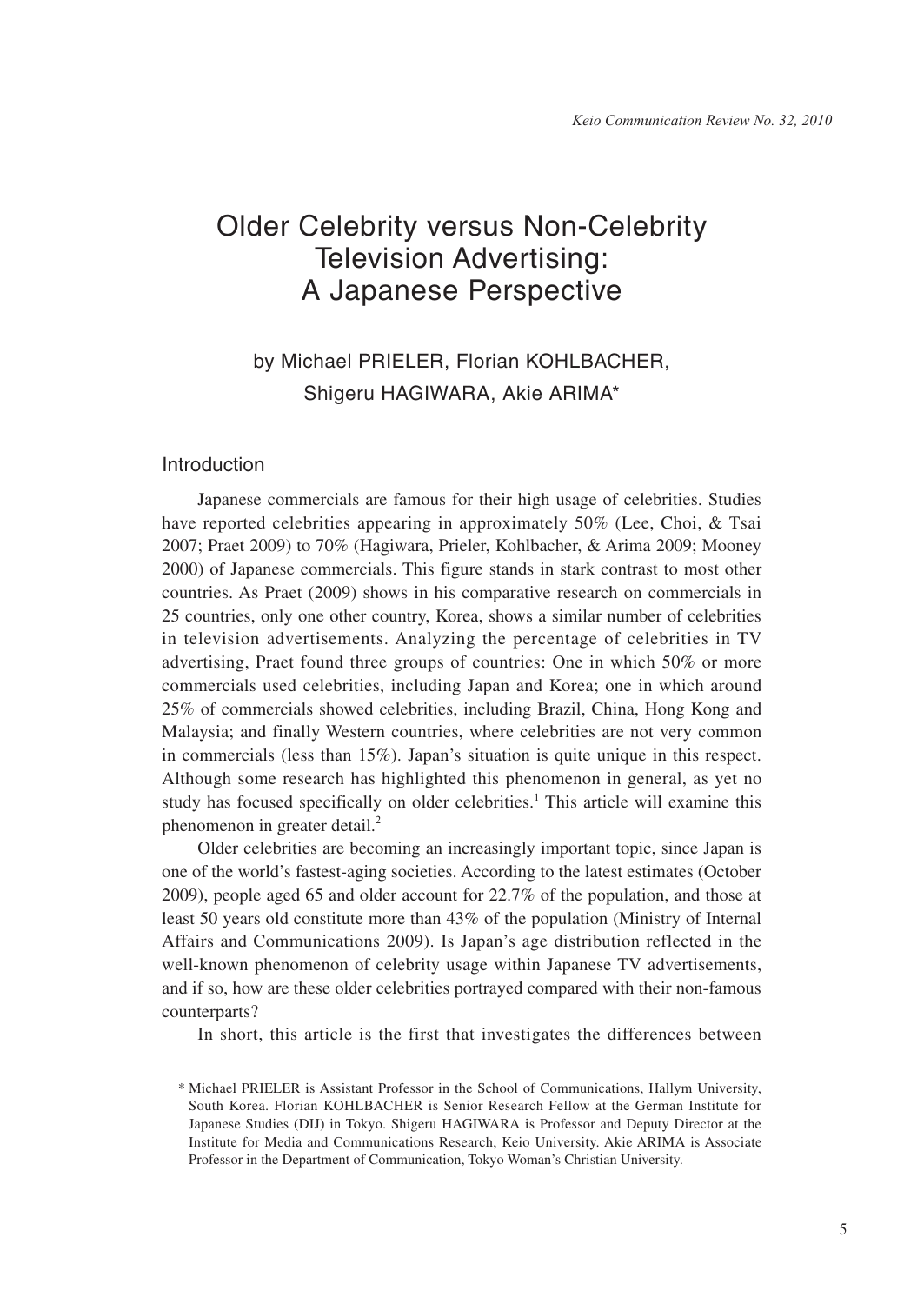older celebrities and non-celebrities in Japanese television advertisements. More specifically, this article will show how many commercials employ older celebrities and what types of celebrities they are. To ascertain if there are any visible differences in their portrayal, the following sections will compare and analyze the age segments of the older celebrities and non-celebrities featured in commercials. Finally, this article will explore differences in the usage of celebrities and noncelebrities based on product categories. In summary, this article tries to explain how the use of older celebrities and non-celebrities differs, in order to better understand celebrity's function in Japanese television commercials.

#### Celebrities in Television Advertising

As outlined in previous work (Prieler, Kohlbacher, Hagiwara, & Arima 2009a), various literature exists on older people in television advertisements. Only a few studies mention the use of older celebrities at all (Hajjar 1997; Higgs & Milner 2006; Simcock & Sudbury 2006; Zhang et al. 2006), though none of these studies investigate the phenomenon itself. On the other hand, literature on celebrities in advertising has a long tradition; these studies, however, do not specifically mention age or older celebrities.

The main concern of most literature is the possible effects of celebrities on the audience. Erdogan (1999) mentions four theories as being the most important in the context of celebrities: the source credibility model, the source attractiveness model, the product match-up hypothesis, and the meaning transfer model. Shimp (2010) further subdivides *source credibility* and *source attractiveness* into five important aspects to assess the endorser's effectiveness, which he calls the TEARS model. TEARS stands for *trustworthiness*, *expertise* (both dimensions of credibility), physical *attractiveness, respect* and *similarity* to the target audience (which are components of attractiveness). The question here is, however, not if a celebrity is really an expert in an area or similar to the audience, but only whether the audience perceives the celebrity as such. Research results differ on which of these aspects are the most important to sales. Several studies have focused on the attractiveness of the endorser/celebrity (Kahle & Homer 1985; Till & Busler 1998). Kahle and Homer (1985) mention physical attractiveness as an important feature for selling a product, though this is only the case if there is a product match-up. The *match-up hypothesis* suggests that "the image of the celebrity and the image of the product should converge in effective advertisements" (Kamins 1990: 5). In other words, attractiveness only works for products that are attractiveness-related. In contrast, Lee and Thorson (2008) have found that a moderate mismatch between celebrity and product can be more beneficial than a perfect match. The reason might be that the moderate mismatch "boosts interest and curiosity about the advertisement" (Lee & Thorson 2008: 446). Others found expertise more important than attractiveness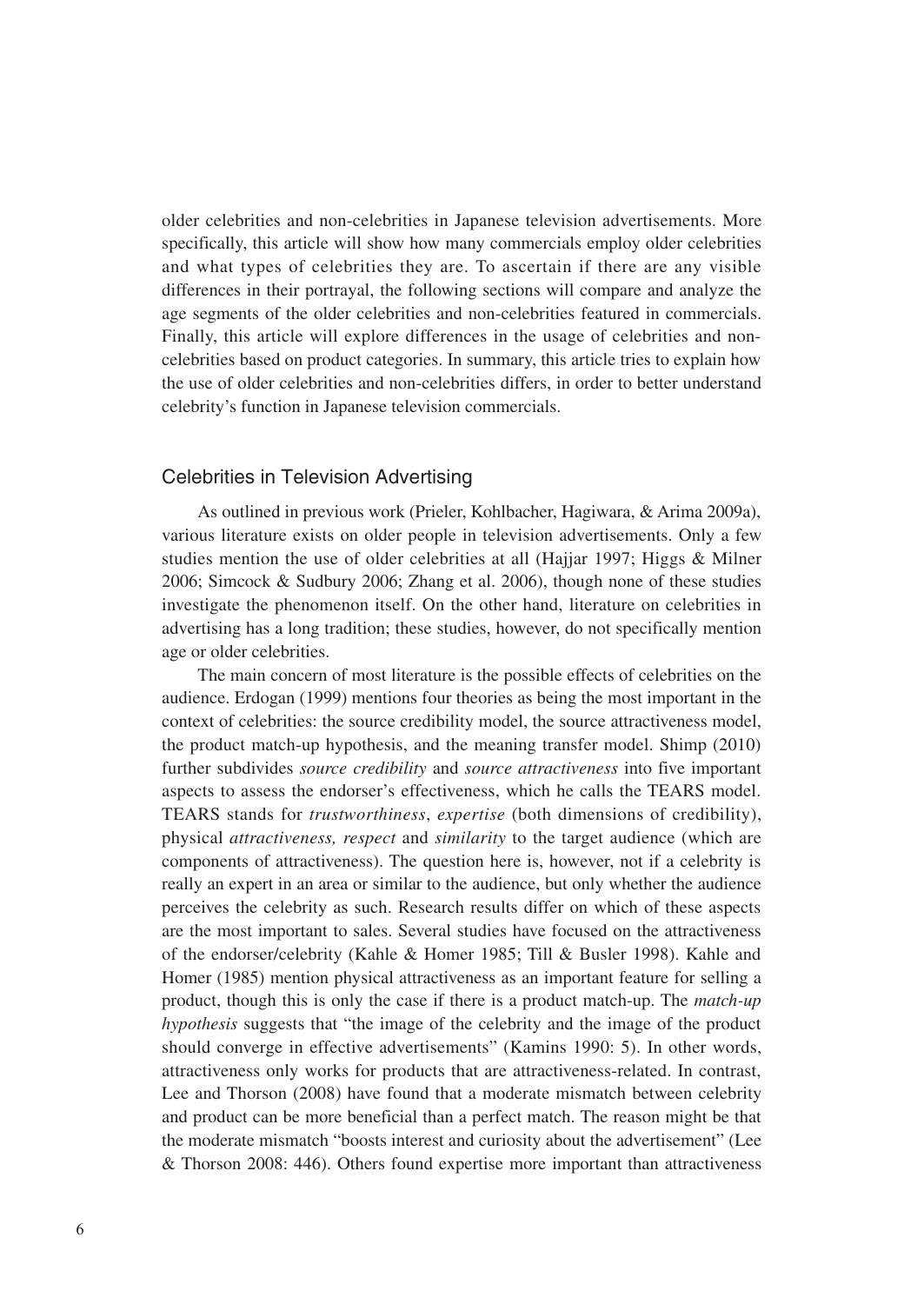to make the product endorser effective (Till & Busler 1998).

From a business point of view, research on the United States found that celebrity endorsers are mostly worth their fees (Agrawal & Kamakura 1995). Nevertheless, the risks connected with celebrity endorsements clearly underscore the fact that companies must be extremely careful in choosing a celebrity. Till & Shimp (1998) have investigated the effects of negative information about celebrities on products. What they found is that negative information about a celebrity can lead to lower brand evaluations. In fact, a meta-analysis of 32 articles on celebrities showed that negative information about the celebrity had a larger impact on endorsement effects than any other positive endorsement strategies (Amos, Holmes, & Strutton 2008). A study on Japan and the United States (Money, Shimp, & Sakano 2006) divided negative information about a celebrity into self-oriented (deleterious behavior affecting only the celebrity him/herself) and other-oriented behavior (behavior that harms other people). While the latter had negative effects on brand purchase intentions, the former had the effect of increasing intended product purchases, perhaps because of sympathy and empathy with the celebrity in trouble. Celebrities pose other risks as well. One is that they might overshadow the brand (in other words, the celebrity is remembered, but not the product); another is overexposure (using them to sell too many different products); and finally, that celebrities might simply be too expensive (Erdogan 1999).

How do celebrity ads actually work? Kamins (1989) mentions identification with the celebrity as an important factor. Further, the consumer internalizes the characteristics of the celebrity that are in accordance with his/her own values and interests. McCracken (1989) takes a semiotic approach to explain how celebrity ads work through his *meaning transfer model*. He subdivides this meaning transfer process into three stages. In *stage 1*, a celebrity acquires powerful meanings within a culture, e.g. based on his or her film roles. McCracken makes clear that this is how celebrities differ from non-celebrities. Celebrities generally have more powerful meanings, while non-celebrities can only transfer meanings connected with their age, gender, and status. In contrast, the celebrity already has a meaning established outside of the advertisement environment. McCracken gives the example of Audrey Hepburn, whose image represents "elegance" more vividly than the most elegant model.<sup>3</sup> In *stage* 2 the celebrity who best suits the marketing plans is used for the advertisements. Ideally, the celebrity has something in common with the product. In *stage 3* the consumer buys the product, and so can indirectly acquire the meaning of the celebrity, thus helping the consumer define him/herself.

Most previous literature, then, deals at least indirectly with the question of how celebrities can affect people.<sup>4</sup>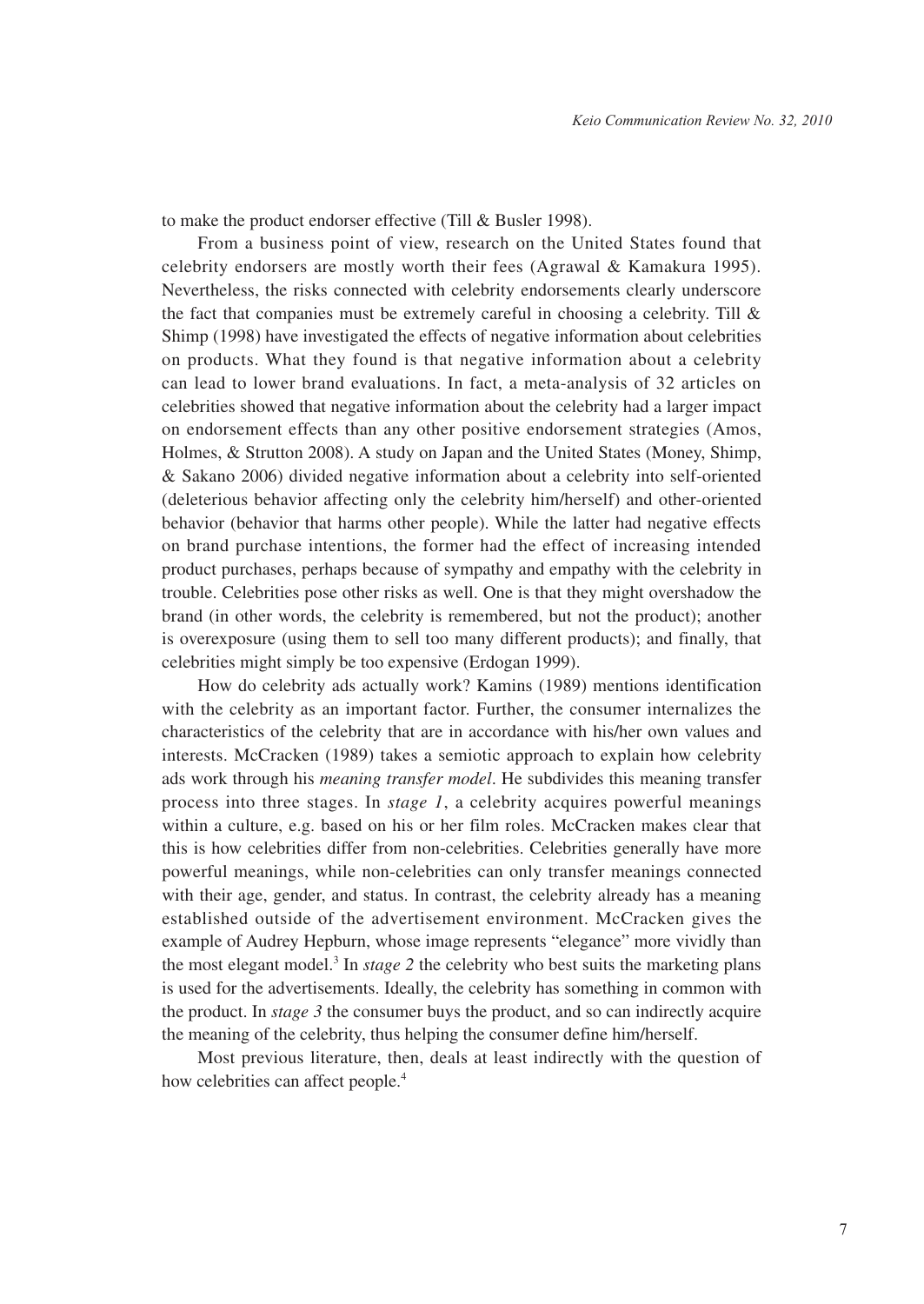## Celebrities in Japanese TV Advertising

Celebrities are used to endorse products in Japan for very similar reasons to those briefly discussed in the previous section.<sup>5</sup> Indeed, they are considered "one of the best ways to attract attention to a company's products in an age of communication clutter" (Moeran 1996: 143); they help the products "stand out from the competition" (Mooney 2000: 41). Moeran (1996) also suggests that celebrities are used to create an image for a product. Based on reasoning similar to that of McCracken's meaning-transfer model, the idea is that the use of celebrities in advertising allows consumers to understand that advertisements from various media sources all belong to the same integrated marketing communication campaign. Praet (2001) details additional reasons for celebrity sponsorship: celebrities are often used as a shared vocabulary between agency and client, since celebrities are easier to discuss than complicated advertising concepts. Celebrities are also used as a form of risk avoidance, and to replace the product concept. In other words, celebrities have proven effective in Japan and, since they already carry meaning, this makes the actual product concepts less important. Some scholars have criticized this extreme concentration on celebrities at the expense of other concepts (e.g., Kawashima 2006). They have argued that advertisers do not want to take any risks and concentrate on celebrities rather than big ideas, thereby leading to lower quality advertisements.

Most of these reasons for celebrity endorsements are also valid for other countries. Therefore, they still do not reveal why so many more celebrities are used in advertising in Japan. In an attempt to answer this question, Praet (2009) correlated the number of celebrities in different countries with Hofstede's (2001) dimensions of power distance, uncertainty avoidance, masculinity-femininity, and individualism-collectivism. Only the last "dimension" revealed significant results, indicating that individualism-collectivism may be a clue as to why celebrities are so dominant in Japanese advertising. At the same time, the use of celebrities to advertise products in a collectivistic culture like Japan might seem like a contradiction at first, since the "cult of the personality can be seen as a product of the myth of the individual" (Moeran 1996: 164). However, Japanese celebrities do not develop their public images according to this myth, unlike their Western counterparts.

Celebrities play a very different role in the Japanese media and cannot be compared directly to Western celebrities. While many Western celebrities seem hard to approach, untouchable, and almost otherworldly, Japanese celebrities are more like everyday people, like neighbors. In accordance with this image, they are shown in everyday situations in commercials (Mooney 2000; Painter 1996). In Japanese culture it is very bad manners to show off and put oneself in the center; modesty regardless of social status is part of the culture of politeness (Davies & Ikeno 2002). This social code also seems to apply to celebrities.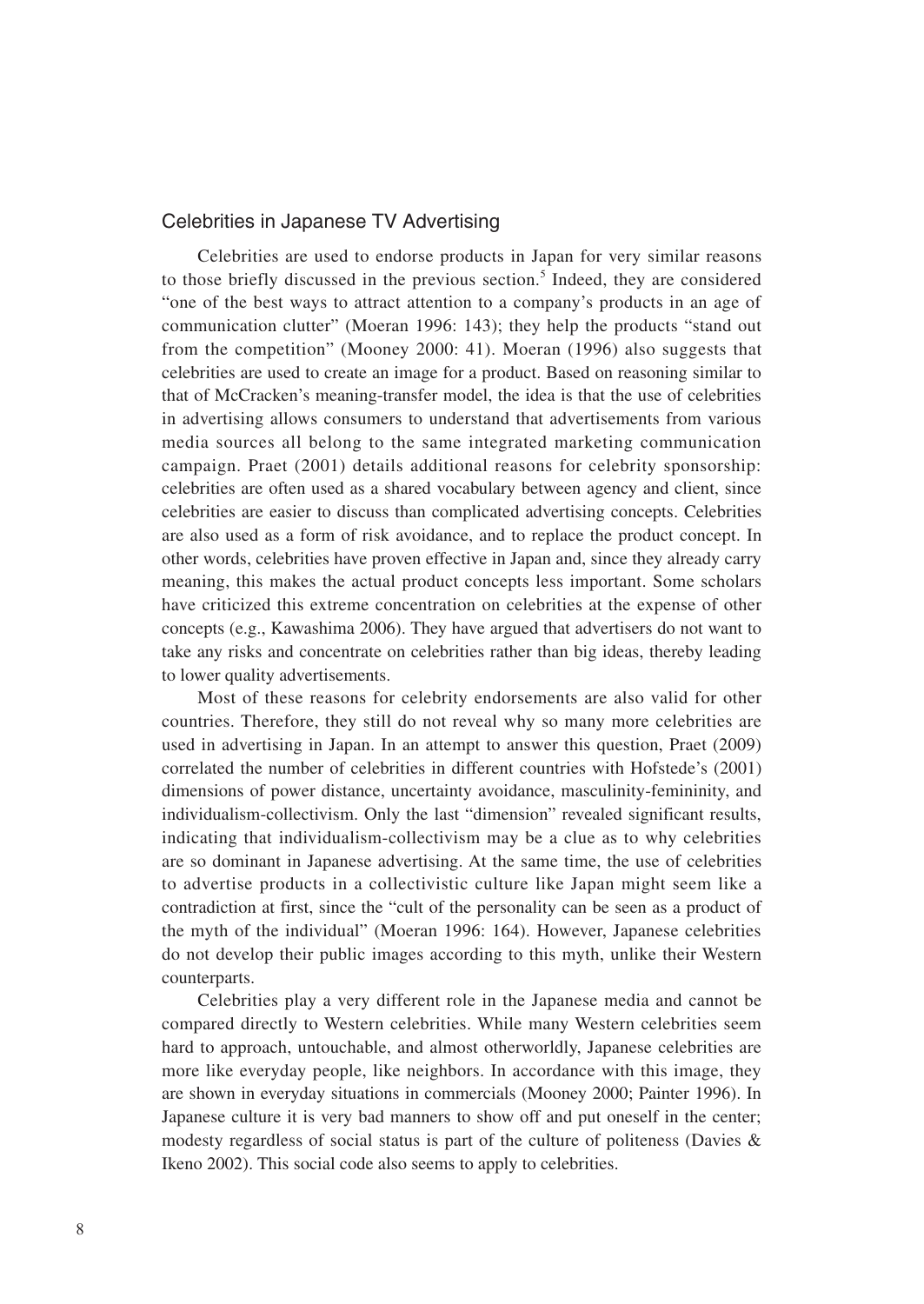The phenomenon of celebrities in Japan must also be seen in the wider context of the Japanese media, where they are omnipresent. Indeed, almost every TV program in Japan features multiple celebrities. They act in dramas, sing, and appear on television in variety and quiz shows, and also in the commercials in between. Celebrities in Japanese culture are almost regarded as part of the family or a member of an individual's peer group, since the average Japanese sees them every day and knows much about their private lives. It is not surprising that they speak to the audience as if they were speaking directly to friends (Mooney 2000). The audience follows the details of their entire lives, often including events in childhood, puberty, marriage, birth of children, middle-age, and death (Painter 1996).<sup>6</sup> This is especially true for so-called *tarento* (from the English "talent"), i.e., TV personalities who are famous mostly due to their appearances on television and often have no other special "talents," despite their moniker. Television produces celebrities and keeps them popular by giving them constant exposure, including their private lives (Painter 1996). Viewers in Japan do not see *tarento*  as fundamentally different from themselves. Therefore, Japanese people are able to reflect on their own lives when they hear *tarento* speak about theirs. This identification provides a safe environment for discussions about difficult issues such as divorce, infidelity, or disease. "Without such a vicarious universe, I think, many Japanese would have real trouble discussing these topics openly because they would have to relate them to actual socially connected others" (Painter 1996: 214). As Painter suggests, celebrities/*tarento* play a very important social role in Japan, so it should be not surprising that the attitude towards celebrity advertising differs from the West.

For young and aspiring actors, an appearance in a commercial can be the first step to a career in TV and film. If their appearance in an advertisement increases their popularity, it might lead to contracts for TV dramas or quiz and variety shows. Some celebrities actually gain their fame through advertising (Mooney 2000; Praet 2001). In contrast to the view held by many Hollywood stars, TV commercials in Japan *can* enhance a film star's career (Nakanishi 2002) or be an important way for models, singers, and entertainers to increase their popularity (Praet 2001). Even appearing in several commercials at the same time is not a problem; rather, it serves to demonstrate the popularity of a particular celebrity (Mooney 2000).

The structure of the Japanese media must also be considered to understand the role of celebrities in advertising. Traditionally, Japanese advertising agencies have very close links with the media and the entertainment industry. Advertising agencies often organize big events and concerts and sometimes even develop new program ideas for television channels (Moeran 1996). Arguably, this intermarriage between advertising agencies and the media and entertainment industry also leads to a mutual interest in promoting the celebrities they all feature. For example, advertising agencies use a celebrity who will star in a new drama that begins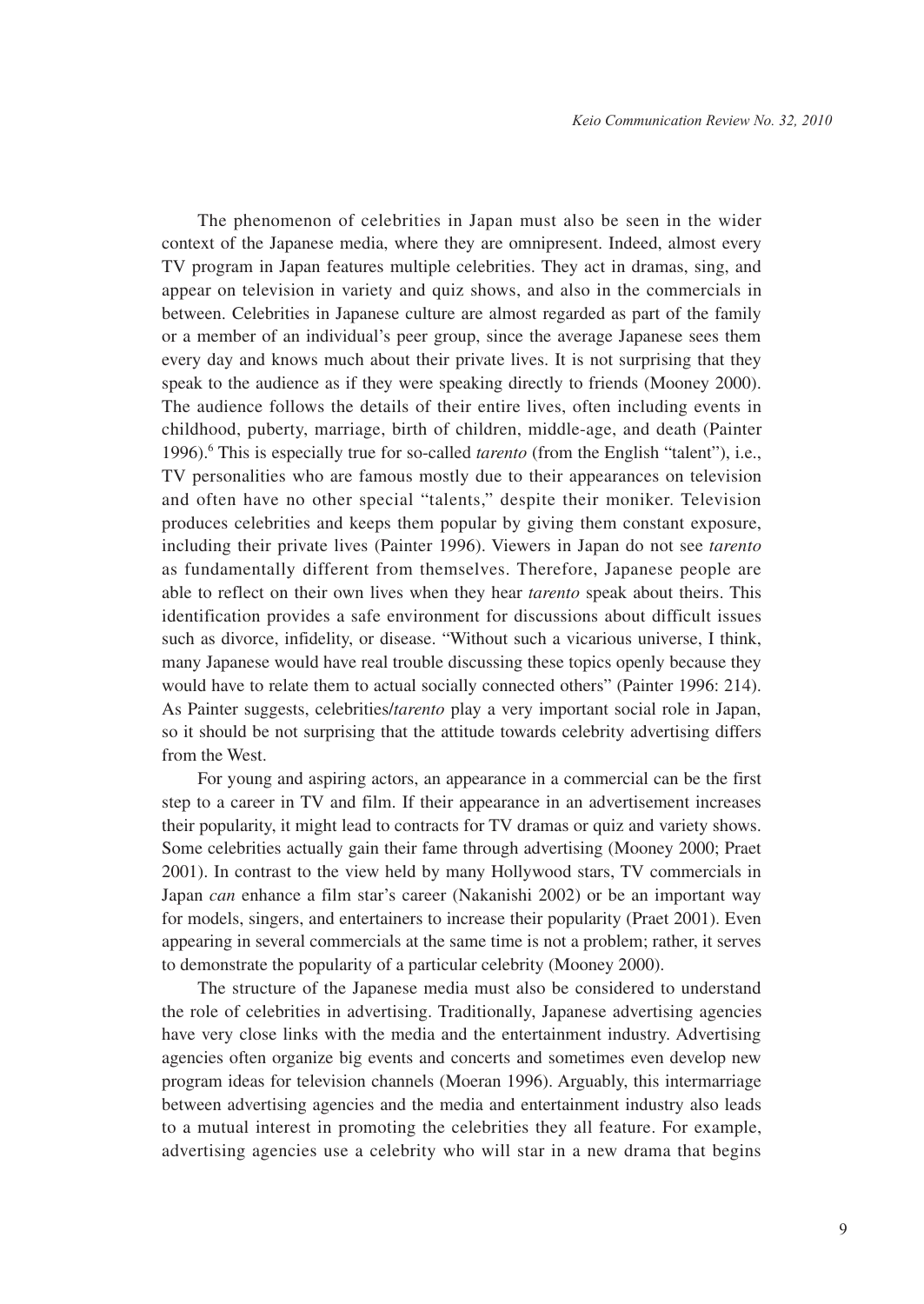airing at the same time as the launch of a product they are promoting (Moeran 1996). Thus, the advertisement becomes a reminder of the drama, and the drama becomes a reminder of the advertisement (and its product), which will be broadcast during the commercial breaks of the drama. Additionally, a musician might use an advertisement to promote him or herself, or a new song.<sup>7</sup>

## Method

For this article we conducted a content analysis of a systematic sample of TV commercials over 28 days, with an equal distribution of weekdays over two full years (1997 and 2007). The sample is based on a database of television commercials that includes all advertisements broadcast by the five commercial television stations (Nihon Television, Fuji Television, TV Asahi, TV Tokyo, TBS) in the Greater Tokyo Area since 1996. In our previous research, we analyzed all commercials in order to find out the overall percentage of commercials showing older people (Hagiwara et al. 2009; Prieler et al. 2009a). For this study we used only the commercials in which older people appeared.<sup>8</sup> There were 208 applicable commercials in 1997, and 306 in 2007: 514 commercials in total. Since celebrities generally appear in major roles, we focused only on commercials using older people in major roles. 63 commercials in 1997 and 88 in 2007 did not include an older person in a major role. In order to be able to show a clear distinction between these two types of commercials (i.e. those with celebrities and those without), we also excluded the relatively few commercials that featured both celebrities and noncelebrities in major roles (5 commercials in 1997 and 9 commercials in 2007). The resulting sample consisted of 140 commercials in 1997 and 209 commercials in 2007: 349 commercials in total.

Two doctoral students<sup>9</sup> conducted the coding. After a pretest on commercials not included in the sample showed sufficient consistency between the coders, they began coding the 349 commercials independently. All coding categories reached an intercoder reliability of at least  $80\%$ ; most were over  $90\%$ .<sup>10</sup>

#### **Results**

In the following paragraphs, we present the results of our content analysis. First, we show how many celebrities appear in Japanese television advertisements, what types of celebrities, and if the celebrities appear as themselves or acting as a character other than themselves. Then, we compare older celebrities with noncelebrities in terms of age and sex, and determine what other age groups are featured with older celebrities in television commercials. Finally, we investigate the portrayal of older celebrities and non-celebrities, specifically whether they are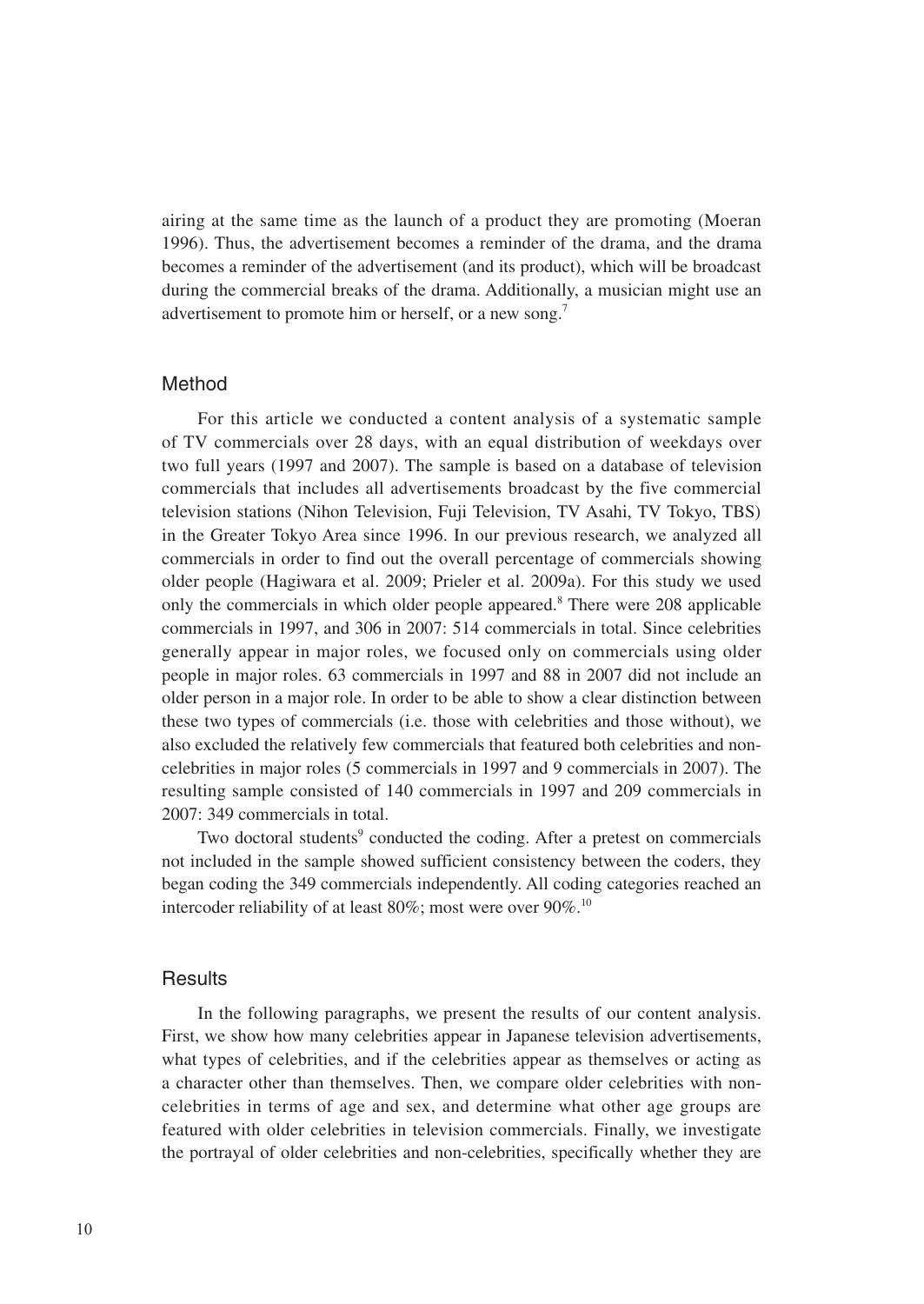depicted in a favorable or unfavorable light, as comical or serious, and/or active or passive.

#### *Types of Older Celebrities*

The majority of commercials showing older people in major roles feature celebrities (65.7%, n=92 for 1997; 61.2%, n=128 for 2007); this held true for both 1997 and 2007. We have differentiated between several types of celebrities (see Table 1). Within these types, actors, singers, and musicians $11$  clearly dominate the field at  $67.4\%$  (n=62) for 1997 and  $54.7\%$  (n=70) for 2007. Among them are Yoshinaga Sayuri, Nakamura Tamao, Yazawa Eikichi, Nakamura Masatoshi, and Satomi Kōtarō. The second most frequently employed type of celebrity are *tarento*, who account for 13.0% (n=12) in 1997 and 21.1% (n=27) in 2007. These include, for example, Mino Monta, Ōhashi Kyosen, Kobayashi Katsuya, and Tokoro George. This category is followed by a surprisingly low number of athletes at  $2.2\%$  (n=2) for 1997 and 8.6% (n=11) for 2007. Popular athletes tend to be baseball legends such as Kinugasa Sachio, Hoshino Senichi, Emoto Takenori, and Egawa Suguru. Finally, there were also professionals such as company owners, hair and makeup artists, essayists, politicians, and astronauts who did not fit into the other types of celebrities. This category, termed "other," amounted to 17.4% (n=16) in 1997 and 20.3% (n=26) in 2007.

|                       | 1997 ( $N = 92$ )<br>$n(\%)$ | $2007 (N = 128)$<br>$n(\%)$ |
|-----------------------|------------------------------|-----------------------------|
| Actor/Singer/Musician | 62(67.4)                     | 70 (54.7)                   |
| <i>Tarento</i>        | 12(13.0)                     | 27(21.1)                    |
| Athletes              | 2(2.2)                       | 11(.8.6)                    |
| Other                 | 16(17.4)                     | 26(20.3)                    |

Table 1: Types of Older Celebrities

*Note*: Multiple types of celebrities possible within one commercial.

Most celebrities appear as themselves (60.9%, n=56 for 1997; 77.3%, n=99 for 2007), and a smaller group act as characters other than themselves (39.1%, n=36 for 1997; 21.9%, n=28 for 2007). For example, celebrities play a family in one commercial though they are not a family in reality; one celebrity plays a teacher; or two celebrities play office workers. In one 2007 commercial four celebrities play themselves at first, then later switch to another role.

#### *Age Groups among Older Celebrities and Non-Celebrities*

In terms of age, males between 50-64 dominate for both the celebrity and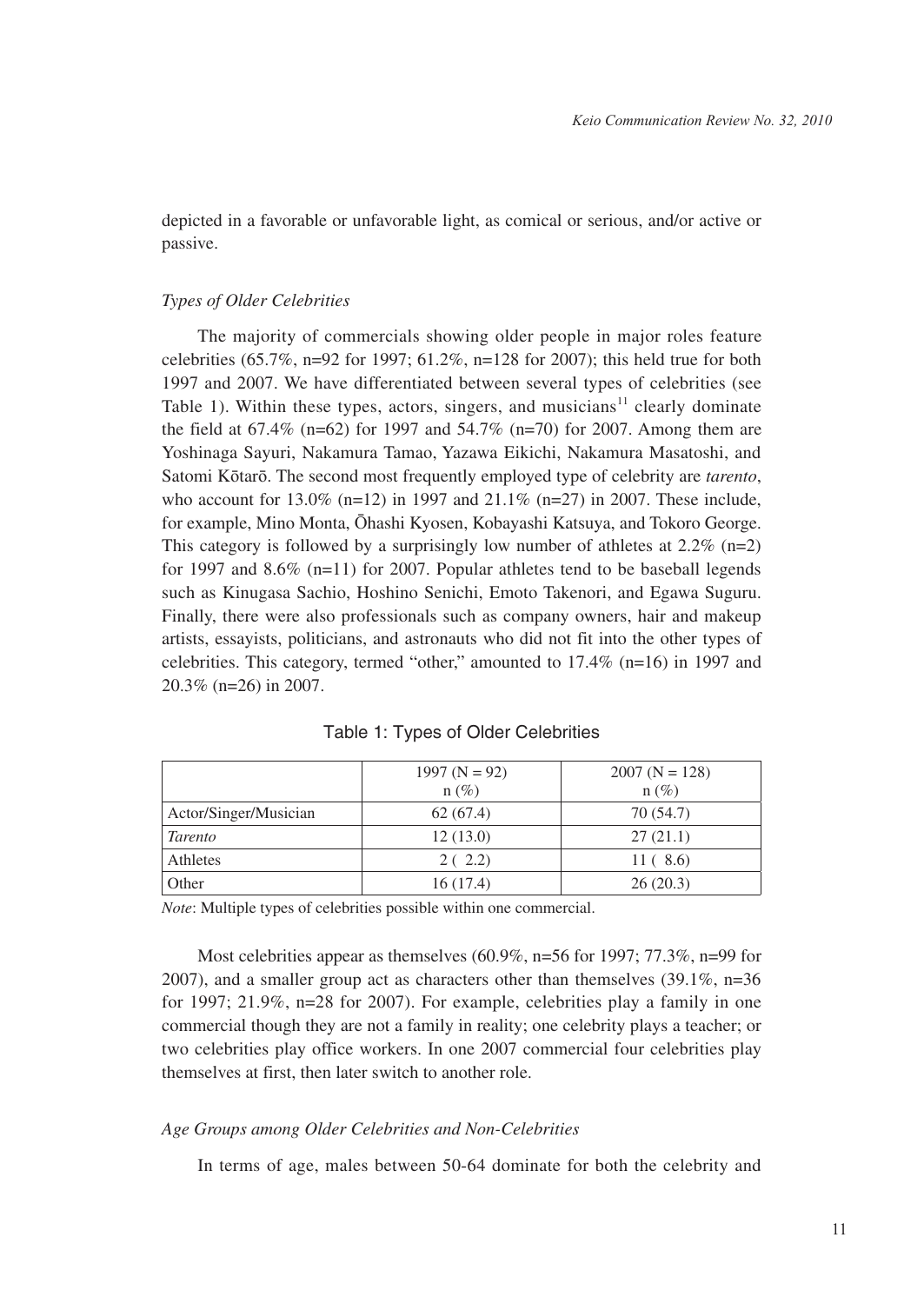non-celebrity groups (see Table 2). While the number of older people shown in commercials generally increased between 1997 and 2007 (Hagiwara et al. 2009; Prieler et al. 2009a), this was not the case for older females. The number of females of all age groups decreased, with the exception of non-celebrities between 50 and 64. By contrast, older male celebrities between 50-64 increased their prevalence during this decade. There are significant differences between celebrities and noncelebrities only in 2007, with clearly more celebrities than non-celebrities in the male 50-64 segment (48.1% vs. 68.8%;  $\chi^2(1) = 8.832$ , p < .01) and clearly more non-celebrities than celebrities in the female 50-64 segment (43.2% vs. 21.1%;  $\chi^2(1) = 11.629$ , p < .001).

|      |                                 |                      | Male 50-64 | Male $65+$ | Female 50-64 | Female 65+ |
|------|---------------------------------|----------------------|------------|------------|--------------|------------|
| 1997 | Non-<br>Celebrity<br>$(N = 48)$ | n<br>$\%$            | 30<br>62.5 | 8<br>16.7  | 11<br>22.9   | 8<br>16.7  |
|      | Celebrity<br>$(N = 92)$         | $\mathsf{n}$<br>$\%$ | 46<br>50.0 | 14<br>15.2 | 31<br>33.7   | 10<br>10.9 |
| 2007 | Non-<br>Celebrity<br>$(N = 81)$ | n<br>$\%$            | 39<br>48.1 | 8<br>9.9   | 35<br>43.2   | 8.6        |
|      | Celebrity<br>$(N = 128)$        | $\mathbf n$<br>$\%$  | 88<br>68.8 | 19<br>14.8 | 27<br>21.1   | 7<br>5.5   |

Table 2: Celebrities and Non-Celebrities: Age Groups

*Note*: Multiple sexes and age groups possible within one commercial.

We know now about the age segments of older celebrities, but with what other age groups do older celebrities actually appear in commercials? In this aspect, there is not much difference between older non-celebrities and older celebrities. As do older people in general, older celebrities tend to appear most often with other adults who are not yet 50 years or older. They appear with other age-groups less frequently than do non-celebrities, however. The major reason for this difference is that older celebrities tend to appear alone more often than non-celebrities. This was the case for  $27.2\%$  (n=25) of celebrities in 1997 (versus  $20.8\%$ , n=10 for noncelebrities) and for  $55.5\%$  (n=71) in 2007 (versus 40.7%, n=33 for non-celebrities). This finding is not surprising, since celebrities are employed for their celebrity/starpower and can therefore hold their own in a commercial. However, as the numbers show, there is a general trend towards showing older people - both celebrities and non-celebrities - alone.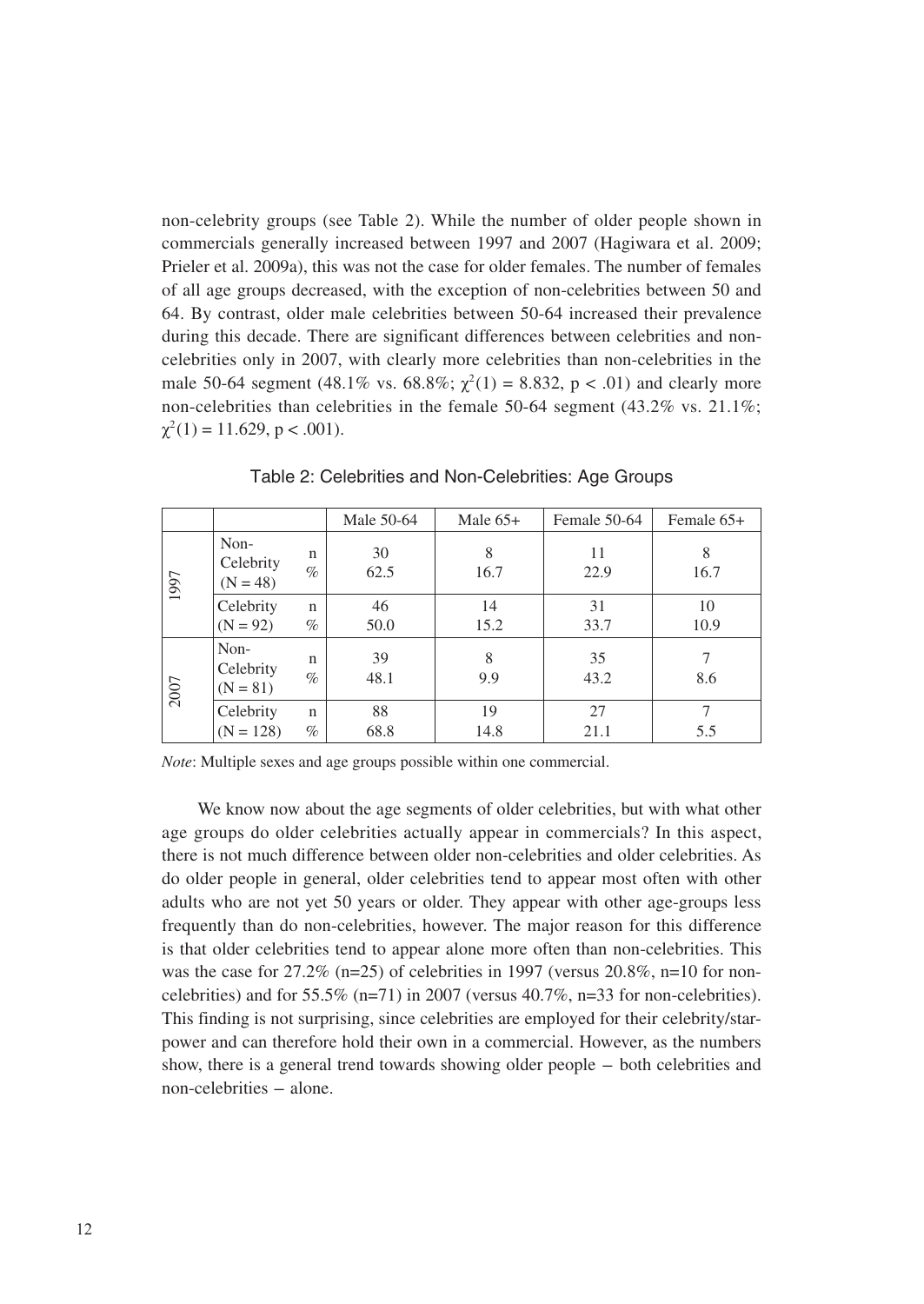#### *Portrayals of Older Celebrities and Non-Celebrities*

Let us now compare the portrayal of older celebrities versus non-celebrities in three specific dimensions: (1) favorable versus unfavorable, (2) comical versus serious, and (3) active versus passive.



Figure 1: Favorable versus Unfavorable Portrayals

In order to understand more clearly how older people are portrayed in Japanese television advertisements, we have followed Simcock and Sudbury (2006) in investigating whether older people were depicted in favorable ways (e.g., older people shown as competent, authoritative, skilful and being in control) or in unfavorable ways (e.g., incompetent, helpless, weak, forgetful). Celebrities tend to be shown more favorably than non-celebrities (see Figure 1). In 2007, this is especially strongly pronounced for females  $(\chi^2(1) = 20.432, p < .01)$  and also for males  $(\chi^2(1) = 7.748, p < .05).^{12}$  In contrast, in 1997 there was little difference between celebrities and non-celebrities in terms of being depicted in favorable ways. This was true for both males ( $\chi^2(1) = 0.283$ , p > .1) and females ( $\chi^2(1) =$ 2.227,  $p > 0.1$ ). If we consider all aspects (favorable – neither – unfavorable) among both years and sexes, however, there is a statistically significant difference between celebrities and non-celebrities (females 1997:  $\chi^2(2) = 6.650$ , p < .05; females 2007:  $\chi^2(2) = 22.646$ , p < .001; males 2007:  $\chi^2(2) = 11.935$ , p < .01). The only exception is males in 1997 ( $\chi^2(2) = 0.342$ , p > .1).

Celebrities are shown in more comical ways than non-celebrities, while noncelebrities are generally serious in Japanese television commercials (see Figure 2). This is true for both sexes. Celebrities portrayed in a more comical way than noncelebrities is especially pronounced for males in 2007 ( $\chi^2(1) = 12.149$ , p < .001), but also for males ( $\chi^2(1) = 4.832$ , p < .05) and females ( $\chi^2(1) = 8.427$ , p < .05) in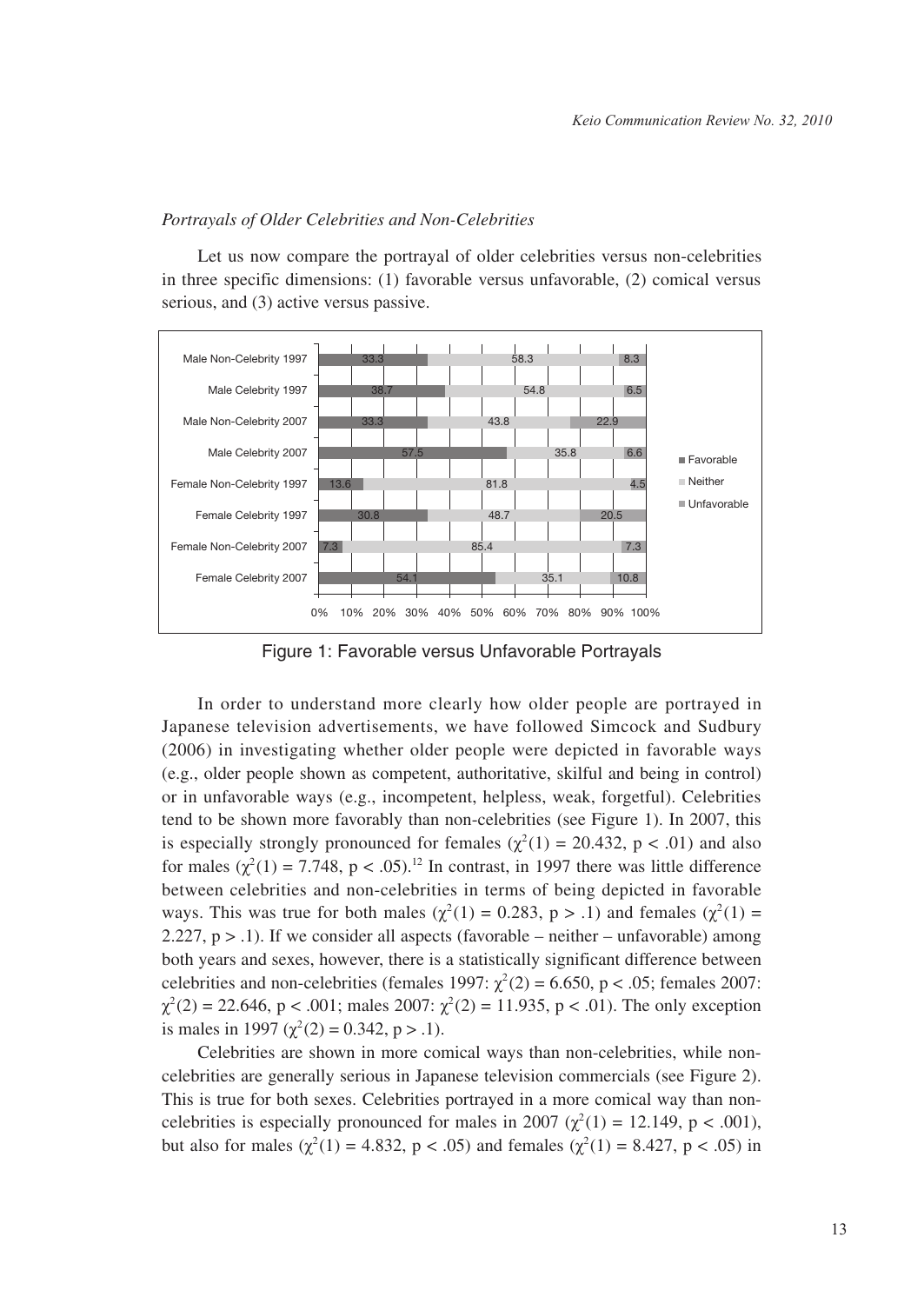1997. This difference is, however, less pronounced and not statistically significant for females in 2007 ( $\chi^2(1) = 3.285$ , p > .05).



Figure 2: Comical versus Serious Portrayals

As Figure 3 shows, celebrities are clearly shown as more active than noncelebrities. This is true for celebrities of both sexes.





More celebrities than non-celebrities being shown as active is especially pronounced for males in 1997 ( $\chi^2(1) = 4.515$ , p < .05) and females in 2007 ( $\chi^2(1)$ )  $= 6.125$ , p < .05), and less pronounced for females in 1997 ( $\chi^2(1) = 2.820$ , p > .05) and males in 2007 ( $\chi^2(1) = 1.741$ , p > .1).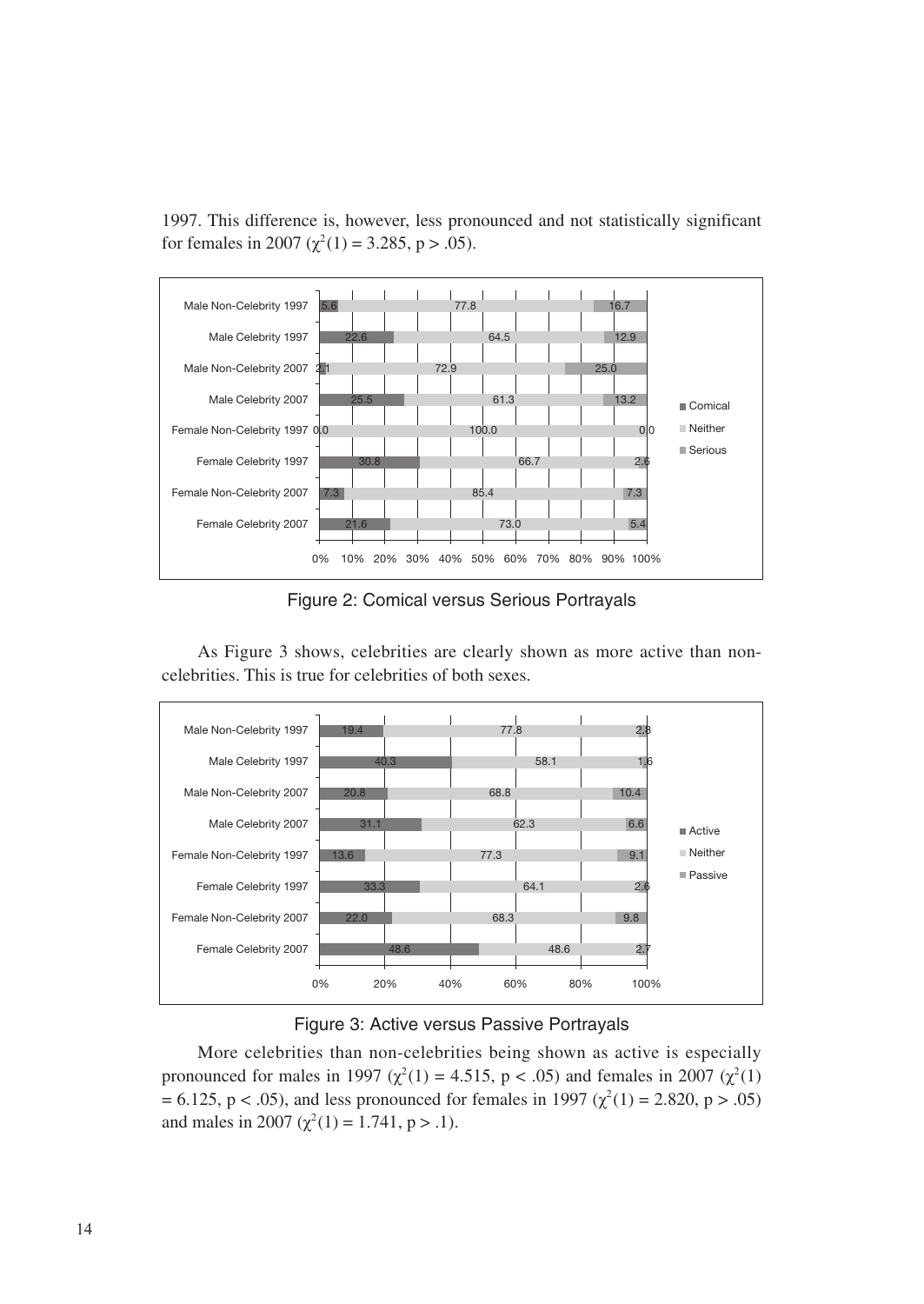## *Product Categories*

Are there are any differences in the product categories that celebrities and noncelebrities advertise (see Table 3)? Most product categories show no significant statistical difference between non-celebrities and celebrities. Only one product category, cosmetics/toiletries, shows a surprising difference, being dominated by older non-celebrities (1997:  $\chi^2(1) = 9.613$ , p < .01; 2007:  $\chi^2(1) = 17.894$ , p < .001). There were also some significant differences within only one of the two years, such as service/leisure for 1997 ( $\chi^2(1) = 6.302$ , p < .05; 2007:  $\chi^2(1) = 0.059$ , p > .1).

|                                                    | 1997                                  |                                 | 2007                                 |                                  |
|----------------------------------------------------|---------------------------------------|---------------------------------|--------------------------------------|----------------------------------|
|                                                    | Older Non-<br>Celebrities<br>$n (\%)$ | Older<br>Celebrities<br>$n(\%)$ | Older Non-<br>Celebrities<br>$n(\%)$ | Older<br>Celebrities<br>$n (\%)$ |
| Foods / Beverages                                  | 9(18.8)                               | 23(25.0)                        | 14(17.3)                             | 34(26.6)                         |
| Pharmaceuticals /<br><b>Medical Supply</b>         | 0(0.0)                                | 15(16.3)                        | 5(6.2)                               | 3(2.3)                           |
| Cosmetics / Toiletries                             | 12(25.0)                              | 6(6.5)                          | 21(25.9)                             | 7(.5.5)                          |
| Apparel / Fashion, Accessories /<br>Personal Items | 1(2.1)                                | 4(4.3)                          | 0(0.0)                               | 5(3.9)                           |
| Publications                                       | 0(0.0)                                | 1(1.1)                          | 2(2.5)                               | 8 ( 6.3)                         |
| Precision Instruments /<br><b>Office Supplies</b>  | 0(0.0)                                | 1(1.1)                          | 0(0.0)                               | 3(2.3)                           |
| Home Electric Appliances /<br>AV Equipment         | 4(8.3)                                | 4(4.3)                          | 1(1.2)                               | 8(6.3)                           |
| Automobiles / Related Products                     | 2(4.2)                                | 1(1.1)                          | 3(3.7)                               | 5(3.9)                           |
| <b>Household Products</b>                          | 4(8.3)                                | 3(3.3)                          | 1(1.2)                               | 6(4.7)                           |
| Real Estate / Housing                              | 3(6.3)                                | 7(7.6)                          | 5(6.2)                               | 9(7.0)                           |
| Distribution / Retailing                           | 9(18.8)                               | 4(4.3)                          | 10(12.3)                             | 11(8.6)                          |
| Finance / Insurance                                | 2(4.2)                                | 4(4.3)                          | 7(.8.6)                              | 10(7.8)                          |
| Services / Leisure                                 | 1(2.1)                                | 15(16.3)                        | 8(9.9)                               | 14(10.9)                         |
| Others                                             | 1(2.1)                                | 4(4.3)                          | 4(4.9)                               | 5(3.9)                           |
| Total                                              | 48 (100)                              | 92(100)                         | 81 (100)                             | 128 (100)                        |

## Table 3: Product Categories featuring Older Celebrities and Non-Celebrities

There were almost no significant differences between celebrities and noncelebrities for different product categories. Overall, however, chi-square tests reveal a significant difference between product categories advertised by celebrities and those advertised by non-celebrities (for 1997:  $\chi^2(13) = 35.299$ , p < .05; for 2007:  $\chi^2(13) = 31.437$ , p < .05).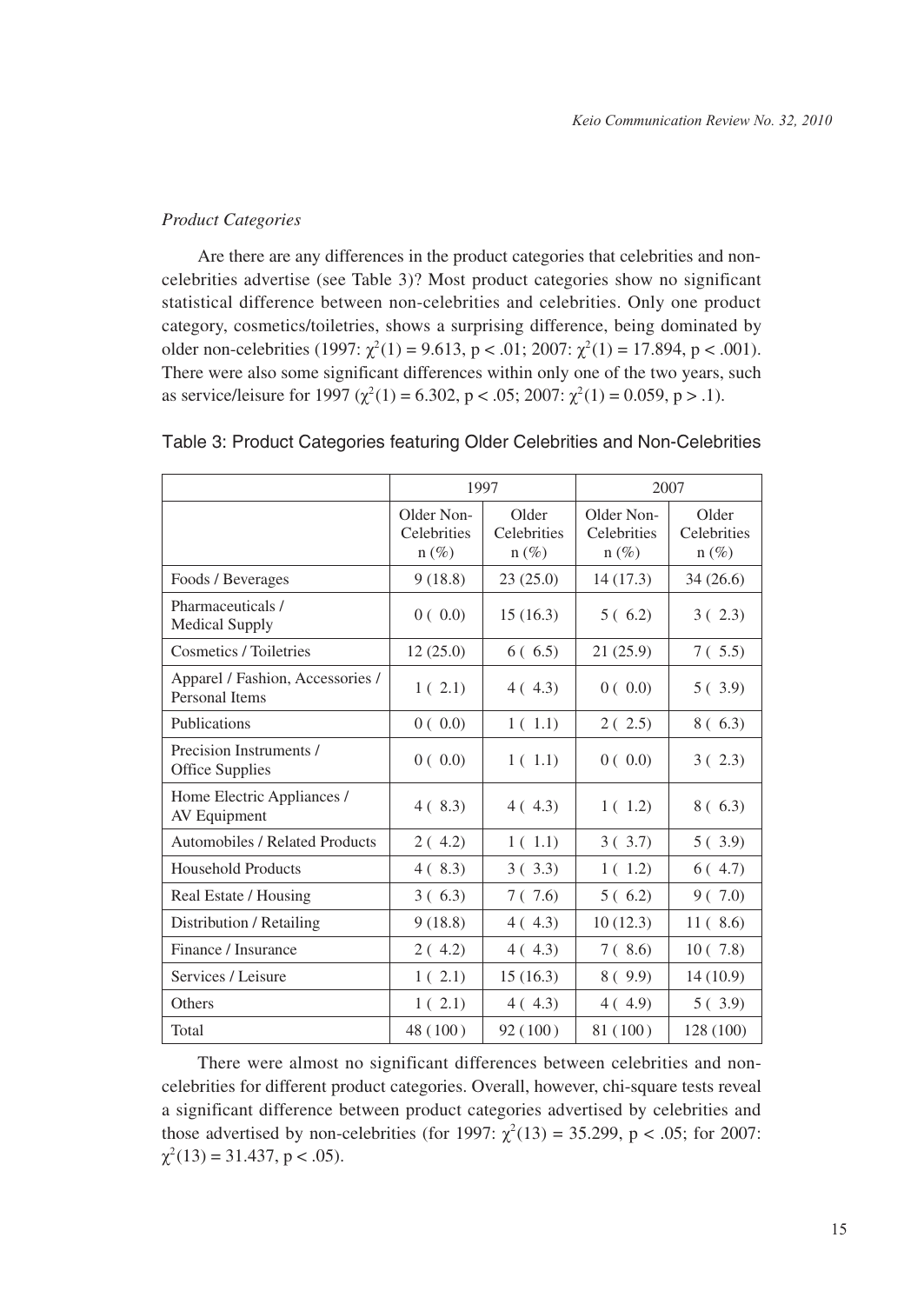#### **Discussion**

The results section demonstrated that older celebrities play a major role in Japanese television advertising. We found that of all commercials with people, 62.0% featured celebrities in 1997 and 67.4% in 2007 (Hagiwara et al. 2009). The numbers for older celebrities were very similar, accounting for 65.7% in 1997 and 61.2% in 2007. Comparing these two percentages, one can see a slight decline of celebrities in commercials with older people, possibly significant since it occurs within a general trend towards an increased usage of celebrities overall. This decrease, however, is not connected with a real numerical decrease of older celebrities (n=92 for 1997; n=128 for 2007), but with the increase of older people in general. This data shows that not only celebrities in general but also older celebrities play an important role in Japanese television advertising. Older celebrities play an important role beyond Japan, as well. Higgs & Milner (2006) found a high percentage of older people in commercials to be celebrities (46%) in Australia, while celebrities accounted for only 9% of people younger than 50 years. In contrast, Hajjar (1997) found that celebrities accounted for only 5% of older people in U.S. commercials.

The high number of older celebrities in Japanese commercials leads, not surprisingly, to multiple product endorsements for a single celebrity.<sup>13</sup> Multiple product endorsement is a trend that has already been mentioned in previous literature on Japan (Lee, Choi, & Tsai 2007) as well as on Korea (Choi, Lee, & Kim 2005). A study examined the same phenomenon in the U.S, but there it was claimed to have negative effects (Tripp, Jensen, & Carlson 1994). Western studies have claimed multiple endorsements to be less effective, but the popularity of this tactic in Japan might be connected either with cultural differences or the fact that advertisers consciously use one of the few highly popular celebrities, knowing that there might be some negative effects. A good example of a celebrity doing multiple product endorsements is Yoshinaga Sayuri. She appeared in five different commercials for three companies (Sharp, Japan Railways, Kagome) during our 2007 sample. In a survey she was ranked the  $5<sup>th</sup>$  most liked celebrity in Japan. Among males in their 50s and 60s, and females in their 60s, she was even ranked the most popular (she was ranked second among females in their 50s). When the public was asked about which celebrities they admire for their way of living, she was ranked second among all age groups. As for which celebrity would be most likely to inspire interest in a product, she was ranked first (Nikkei Shōhi Mining 2008). She has been popular since the 1960s, when her numerous (male) fans were given their own name ("Sayurists"), and her appeal has apparently still not faded. Regarded as the personification of purity and innocence, even nowadays she appears mainly in movies and rarely on television, another possible reason why she has been able to maintain her star image.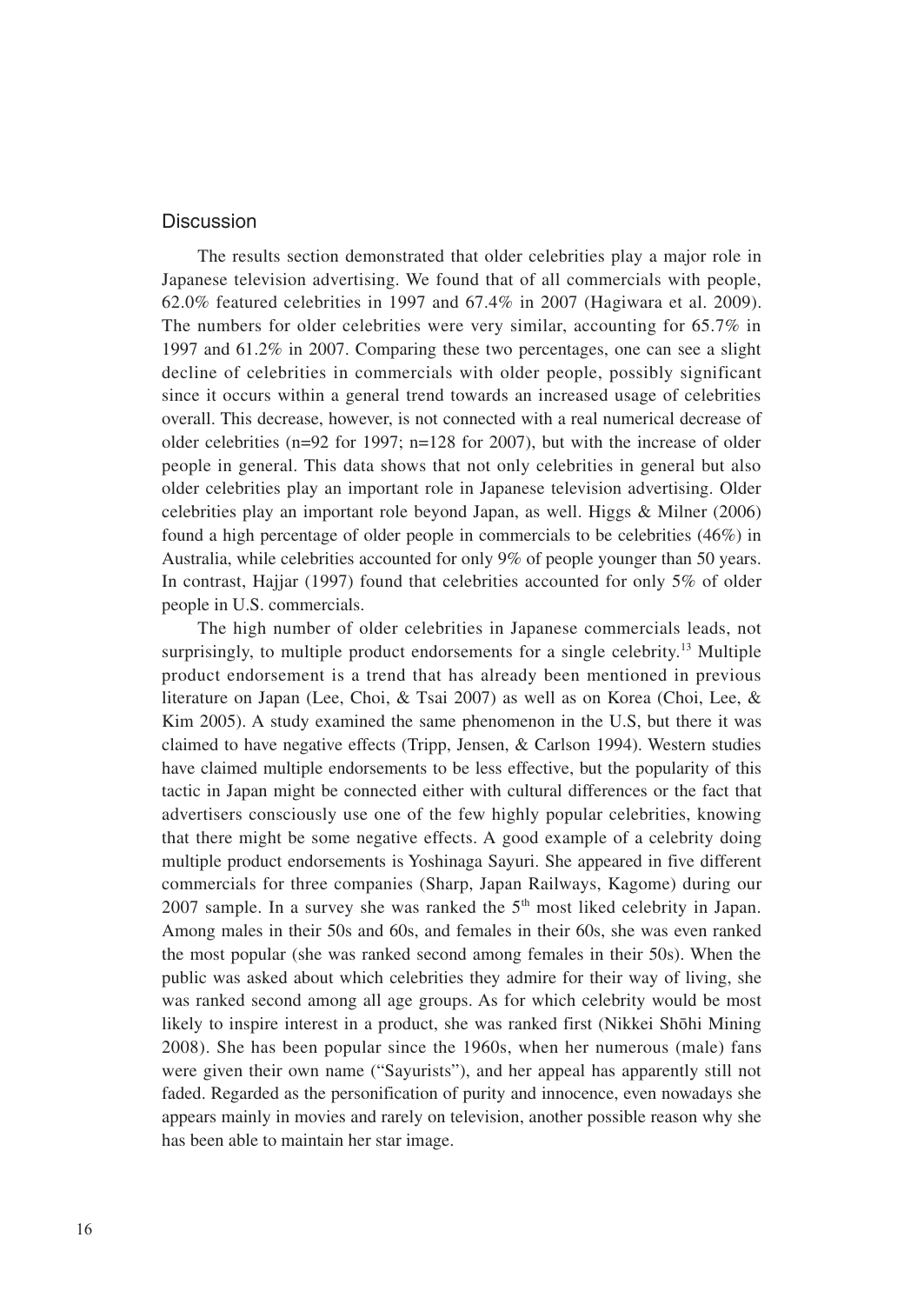One could argue that the high usage of older celebrities is a good strategy to target older consumers. The "similarity" from the TEARS model clearly applies (Shimp 2010). Advertising agencies also report that using older people in commercials lends a higher degree of credibility (Greco 1988), another important possible effect. The big difference between older non-celebrities and celebrities, however, might be that younger people also like older celebrities (Nikkei Shōhi Mining 2008). For celebrities, age plays less of a role than for non-celebrities. They have achieved something in life, something that younger and older people can relate to and respect. It is no coincidence that Japanese advertising agencies told us in interviews that they use only older celebrities who are still professionally active.

In terms of differences between celebrities and non-celebrities, we can see that in 1997 both males and females in commercials were more often celebrities than not (male 50-64: 46 [60.5%] vs. 30 [39.5%] commercials; male 65+: 14 [63.6%] vs. 8 [36.4%] commercials; female 50-64: 31 [73.8%] vs. 11 [26.2%] commercials; female 65+: 10 [55.6%] vs. 8 [44.4%] commercials). In 2007, this was not the case for females aged 50–64 (non-celebrities: 36 [57.1%] commercials; celebrities: 27 [42.9%] commercials) and for females over 65 (non-celebrities: 7 commercials [50%], celebrities: 7 commercials [50%]). The data suggests that the main reason for the increase of older people in Japanese television advertising is the increased usage of older male celebrities in the 50–64 age segment, who appear in 88 commercials in 2007 (only in 46 in 1997), as well as the increase of older noncelebrity females in the 50-64 age segment, from appearances in 11 commercials in 1997 to 35 in 2007. In short, in 2007 being an older male most often means being a celebrity in the 50-64 age segment, while being an older female means being a noncelebrity of the same age group.

The celebrities used most frequently are actors, singers and musicians; athletes are used relatively little. This is similar to previous findings on Japan (Lee, Choi, & Tsai 2007) and Korea (Choi, Lee, & Kim 2005). This is rather different from findings from the United States, however, where Choi, Lee and Kim (2005) found a comparatively high number of celebrities in commercials to be athletes (22.6%). While we found that celebrities mostly appear as themselves, this contrasts with a previous study on the U.S. and Korea, where 54% of celebrities portrayed themselves in the former country, and only 38% in the latter (Choi, Lee, & Kim 2005). In Japan, however, more than half of the celebrities appeared as themselves (Lee, Choi, & Tsai 2007).

That celebrities were shown in more favorable ways than non-celebrities is not surprising. Celebrities are used in commercials because of their popularity and likability; it is these traits that will lead consumers to buy the product, a fact explained by the source attractiveness and source credibility models. Although comical depictions of older people are often associated with unfavorable depictions (Simcock & Sudbury 2006), this was not necessarily the case for celebrities, since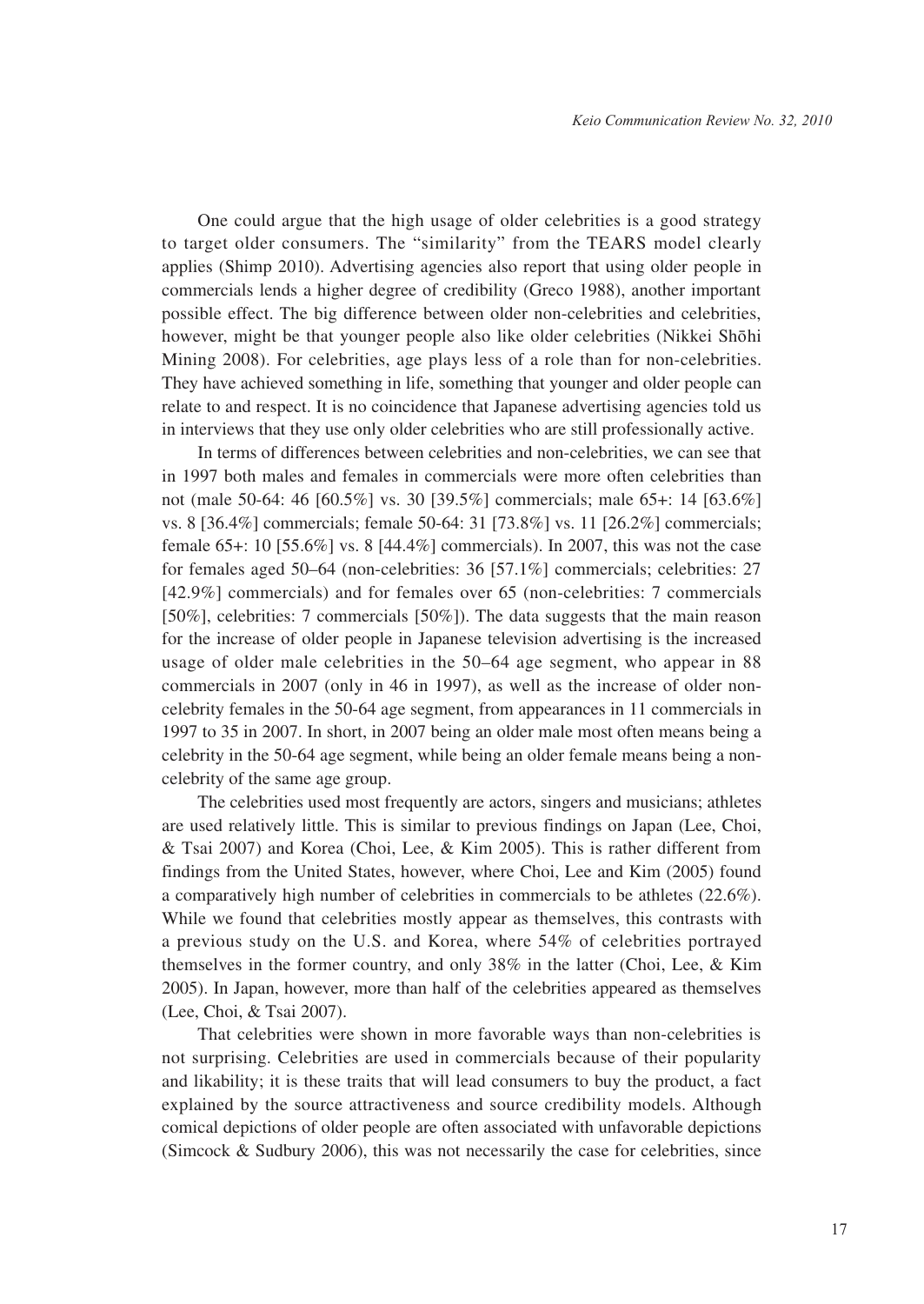many of them are known to be comedians in the first place, and so it is only natural that they are shown in more comical ways than non-celebrities. That celebrities were also shown as more active than non-celebrities refers to their dynamic lives, a lifestyle not shared by all older people. Of course, only older celebrities who are still professionally active appear in Japanese advertisements. This might be another reason why a relatively low number of former athletes appear in television commercials.

The product category results showed few significant differences between celebrities and non-celebrities, though results were rather mixed. Only the cosmetics/toiletries product category displayed a significant difference for both years, and showed a clear trend that these products are being promoted by more non-celebrities. This is a rather surprising finding, since cosmetics/toiletries are often advertised by celebrities (Choi, Lee & Kim 2005).

## Conclusion

This article has provided insight into a new research area: older celebrities in Japanese television advertising. What we have found is that celebrities are mostly actors/singers/musicians, playing themselves rather than other roles; they increasingly appear alone. Being an older celebrity means being between 50 and 64 years of age and most probably male, the category that also most strongly increased between 1997 and 2007. Being an older female means being a non-celebrity in the age group 50-64. The portrayal of older celebrities was more favorable, comical and active than those of non-celebrities. Last but not least, there was a significant difference in increase in non-celebrities promoting cosmetics/toiletries.

Aging populations in television commercials are a phenomenon not only in Japan; several countries show a trend toward a higher number of celebrities as well (Hsu & McDonald 2002). As a result, the question is an important one that should be further investigated. More research is required to better understand how older celebrities, as compared to non-celebrities, influence people's purchase decisions, and how to best match types of older celebrities with product types. Further investigation of advertising agencies' attitudes and strategies is also required. How do Japanese advertising agencies choose celebrities, and how much does the intersection between advertising agencies and the media and entertainment industry influence these choices? These and other questions are at the core of future research on older celebrities in advertising.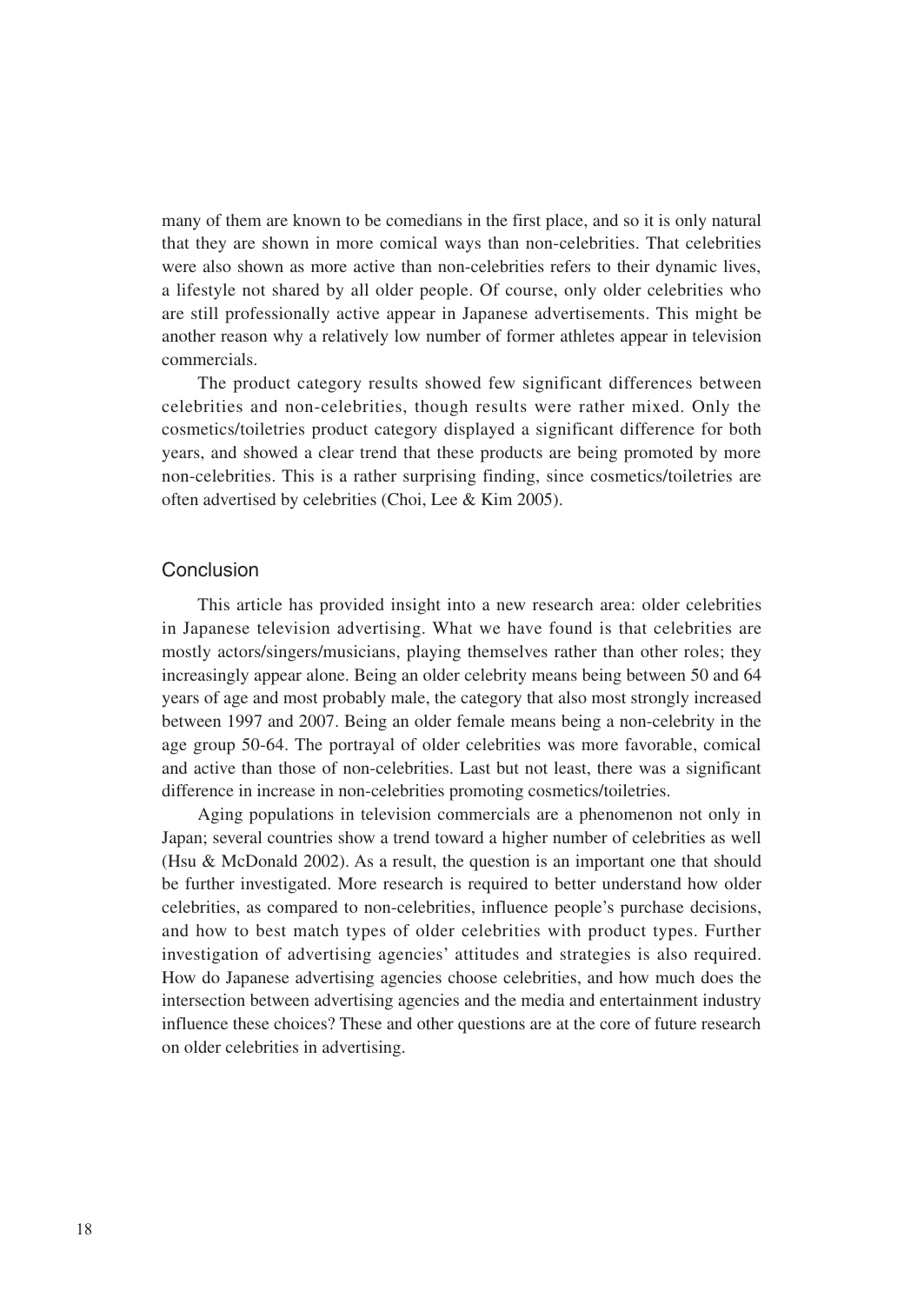## **NOTES**

- 1. In accordance with Japanese advertising agency conventions (Dentsū Senior Project 2007; Hakuhōdō Elder Business Suishinshitsu 2006), we define "older" celebrities/people as 50 years and above (50+).
- 2. This study is part of a larger research project on older people in Japanese television advertising that includes: (a) a content analysis of television advertisements from 1997 and 2007, (b) a survey among advertising agencies, and (c) a survey among consumers. We would like to thank the Yoshida Hideo Memorial Foundation for supporting this project.
- 3. For an interesting case of meaning transfer between French actress Catherine Deneuve and the perfume Chanel No. 5, see Williamson (1978).
- 4. There is some literature that offers a more practical approach, including suggestions of how advertisers should decide on using celebrities (Erdogan, Baker, & Tagg 2001; Miciak & Shanklin 1994; Shimp 2010). A review of these works is, however, beyond the scope of this article.
- 5. For a detailed overview of possible reasons for the high celebrity usage in Japanese advertising, see Praet (2001).
- 6. Japanese people often follow the details of celebrities' lives over many years. Several celebrities also act as spokesperson for the same product for a very long time. For example, Iwashita Shima has appeared in advertisements for the cosmetic company Menard since 1972. Now she advertises products for older people for this same company. Other examples include Okae Kumiko, who has appeared in advertisements for Zenyakukōgyō since 1975; Kiki Kirin, who has acted as a spokesperson for Fuji Film since 1978; Takeda Tetsuya, who has appeared in advertisements for Tōyō Suisan since 1978 and Wada Akiko, who has acted as a spokesperson for Nagatanien since 1981 (Senden Kaigi 2008). As a result, some of the celebrities in our sample from 1997 also appear in our sample from 2007. Although some of these celebrities were not yet over 50 years of age in 1997, they had become 50 years of age or older by 2007 (e.g., Tokoro George appeared nine times in 1997 and three times in 2007). This long-term connection between celebrities and products can also be read as a symptom of collectivistic cultures. Indeed, Hofstede (2001) describes East Asian cultures in the context of this kind of long-term orientation.
- 7. Some of the reasons stated here were reconfirmed by Japan advertising expert John McCreery (e-mail communication, November 11, 2009).
- 8. We used the same sample in another article (Prieler, Kohlbacher, Hagiwara, & Arima 2009b), where we contrast commercials featuring older males with commercials featuring older females.
- 9. We would like to thank Murayama Yoh and Shiki Yuko for helping with the coding of the commercials.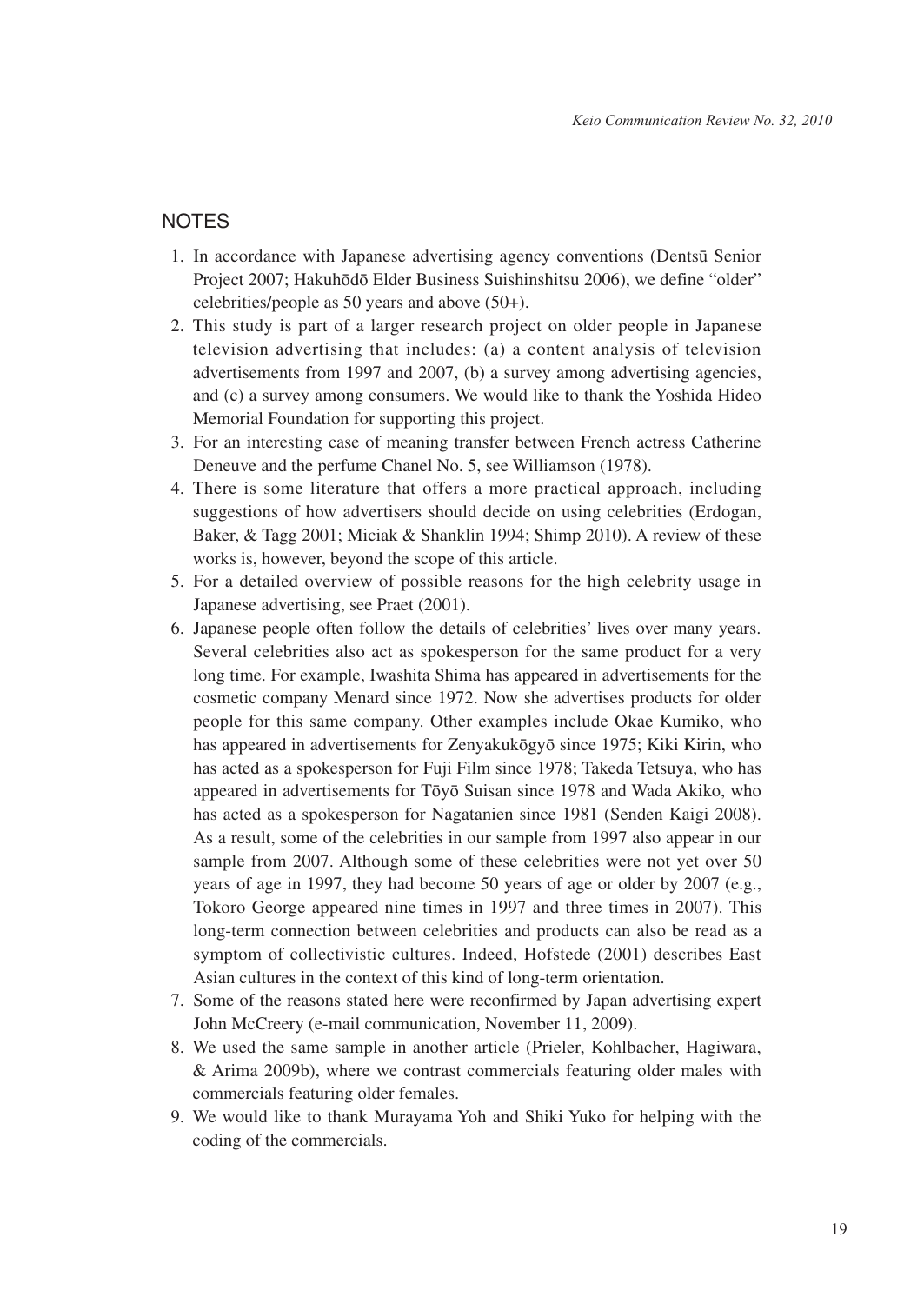- 10. Only two coding categories proved to have low reliability. These were activepassive (69.7% in 1997; 79.9% in 2007) and comical-serious (65.6% for 1997). Nevertheless, we have not excluded these data, because commercials for which there existed a disparity in coding were discussed by the coders to establish the final data set.
- 11. Actors, singers and musicians were grouped together, since these categories often overlap in Japan, where many celebrities/*tarento* work as singers and actors.
- 12. Here and in the following, most of the portrayals were coded as "neither," making it impossible to categorize them clearly.
- 13. For example, in 1997 many celebrities appeared in several commercials, endorsing more than one product. 9 times: Mita Yoshiko; 5 times: Shimakura Chiyoko, Takada Junji; 4 times: Fujioka Takuya, Kiki Kirin; 3 times: Sugawara Bunta, Nakamura Tamao, Nagashima Shigeo; 2 times: Takasaki Ichirō, Yamaoka Hisano, Fujita Makoto, Kandagawa Toshirō, Kusabue Mitsuko, and Ōno Shigehisa. In 2007, 5 times: Yoshinaga Sayuri; 4 times: Nishida Toshiyuki, Yakusho Kōji, Watari Tetsuya, Wada Akiko; 3 times: Kiki Kirin, Tokoro George, LaSalle Ishii, Ogawa Sawako, Hoshino Senichi, Nakajima Kaori; 2 times: Mino Monta, Ayado Chie, Katsura Sanshi, Miyake Yūji, Izumiya Shigeru, Shimakura Chiyoko, and Kitaōji Kinya.

## **REFERENCES**

- AGRAWAL Jagdish & KAMAKURA Wagner A. (1995). "The Economic Worth of Celebrity Endorsers: An Event Study Analysis". *Journal of Marketing*, 59(3): 56-62.
- AMOS Clinton, HOLMES Gary, & STRUTTON David (2008). "Exploring the Relationship between Celebrity Endorser Effects and Advertising Effectiveness". *International Journal of Advertising*, 27(2): 209-234.
- CHOI Sejung Marina, LEE Wei-Na, & KIM Hee-Jung (2005). "Lessons from the Rich and Famous: A Cross-Cultural Comparison of Celebrity Endorsement in Advertising". *Journal of Advertising*, 34(2): 85-98.
- DAVIES Roger J. & IKENO Osamu (eds.) (2002). *The Japanese Mind: Understanding Contemporary Japanese Culture*. Boston: Tuttle.
- DENTSŪ SENIOR PROJECT (2007). *Dankai Māketingu* [Babyboomer Marketing]. Tokyo: Dentsū.
- ERDOGAN B. Zafer (1999). "Celebrity Endorsement: A Literature Review". *Journal of Marketing Management*, 15(4): 291-314.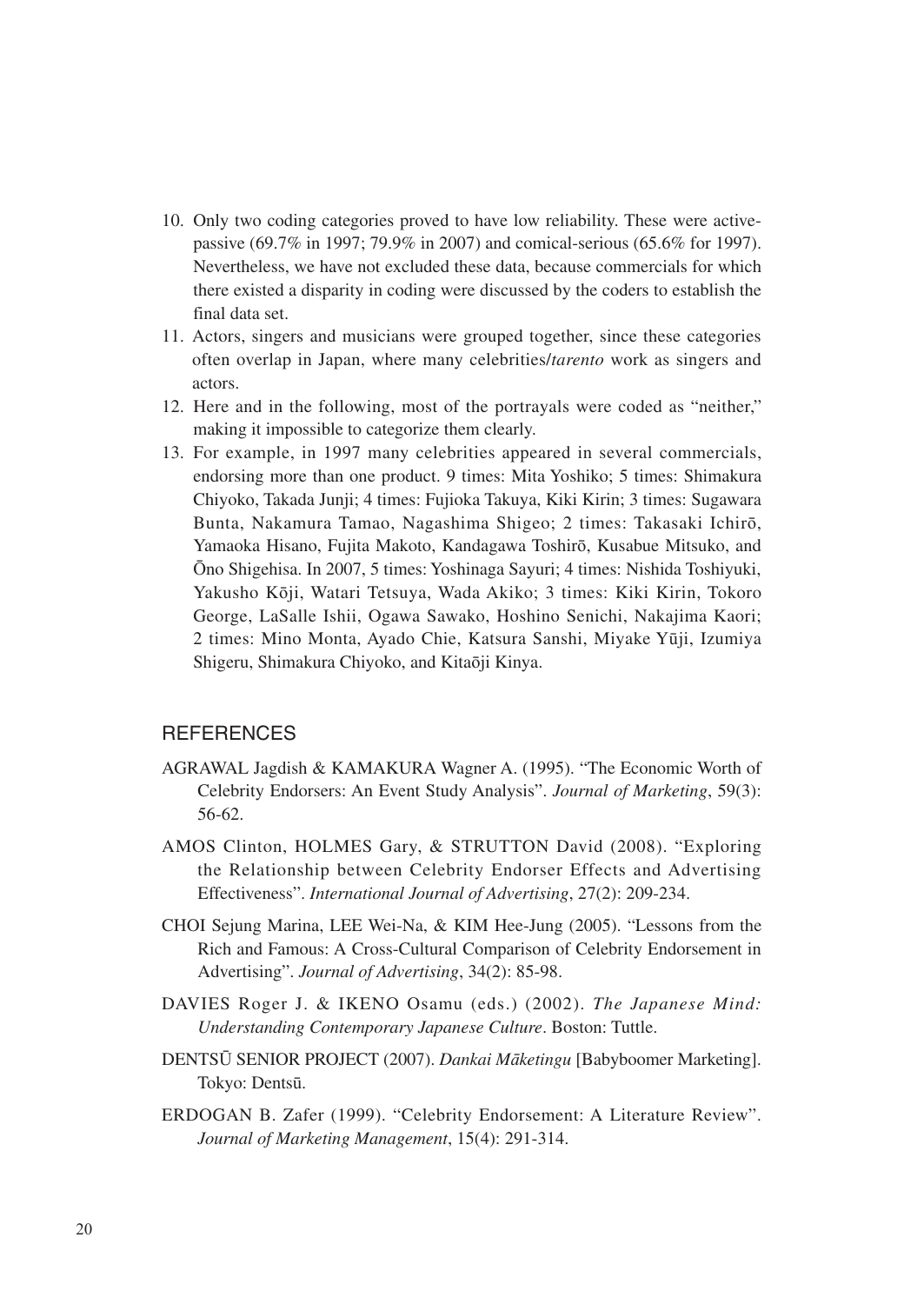- ERDOGAN B. Zafer, BAKER Michael J., TAGG Stephen (2001). "Selecting Celebrity Endorsers: The Practitioner's Perspective". *Journal of Advertising Research*, 41(3): 39-48.
- GRECO Alan J. (1988). "The Elderly as Communicators: Perceptions of Advertising Practitioners". *Journal of Advertising Research*, 28(3): 39-46.
- HAGIWARA Shigeru, PRIELER Michael, KOHLBACHER Florian, & ARIMA Akie (2009). "Nihon no Terebi CM ni Okeru Kōreishazō no Hensen: 1997nen to 2007nen no Hikaku" [Changes in the Representation of Older Adults in Japanese TV Commercials: Comparing the Years 1997 and 2007]. *Keio Media and Communications Research*, 59: 113-129.
- HAJJAR Wendy J. (1997). "The Image of Aging in Television Commercials: An Update for the 1990s". In NOOR AL-DEEN Hana S. (ed.), *Cross-Cultural Communication and Aging in the United States*. Mahwah, NJ: Lawrence Erlbaum. 231-244.
- HAKUHŌDŌ ELDER BUSINESS SUISHINSHITSU (2006). *Dankai Sādo Wēbu: Atarashii Otona Bunka ga Umareru* [The Third Babyboomer Wave: The Birth of a New Adult Culture]. Tokyo: Kōbundō.
- HIGGS Bronwyn & MILNER Laura (2006). "Portrayals of Maturity in Australian Television Commercials: A Benchmark Study". In BURGE Andrew (ed.), *6th Annual Hawaii International Business Conference Proceedings*. http://eprints.vu.edu.au/876/1/Portrayals of Maturity in Australian Television\_Commercials-final.pdf
- HOFSTEDE Geert (2001). *Culture's Consequences: Comparing Values, Behaviors, Institutions, and Organizations Across Nations* (2nd ed.). London: Sage.
- HSU Chung-kue & McDONALD Daniella (2002). "An Examination on Multiple Celebrity Endorsers in Advertising". *Journal of Product & Brand Management*, 11(1): 19-29.
- KAHLE Lynn R. & HOMER Pamela M. (1985). "Physical Attractiveness of the Celebrity Endorser: A Social Adaptation Perspective". *Journal of Consumer Research*, 11(4): 954-961.
- KAMINS Michael A. (1990). "An Investigation into the 'Match-up' Hypothesis in Celebrity Advertising: When Beauty May be Only Skin Deep". *Journal of Advertising*, 19(1): 4-13.
- KAWASHIMA Nobuko (2006). "Advertising Agencies, Media and Consumer Market: The Changing Quality of TV Advertising in Japan". *Media, Culture & Society*, 28(3): 393-410.
- LEE Jung-Gyo & THORSON Esther (2008). "The Impact of Celebrity-Product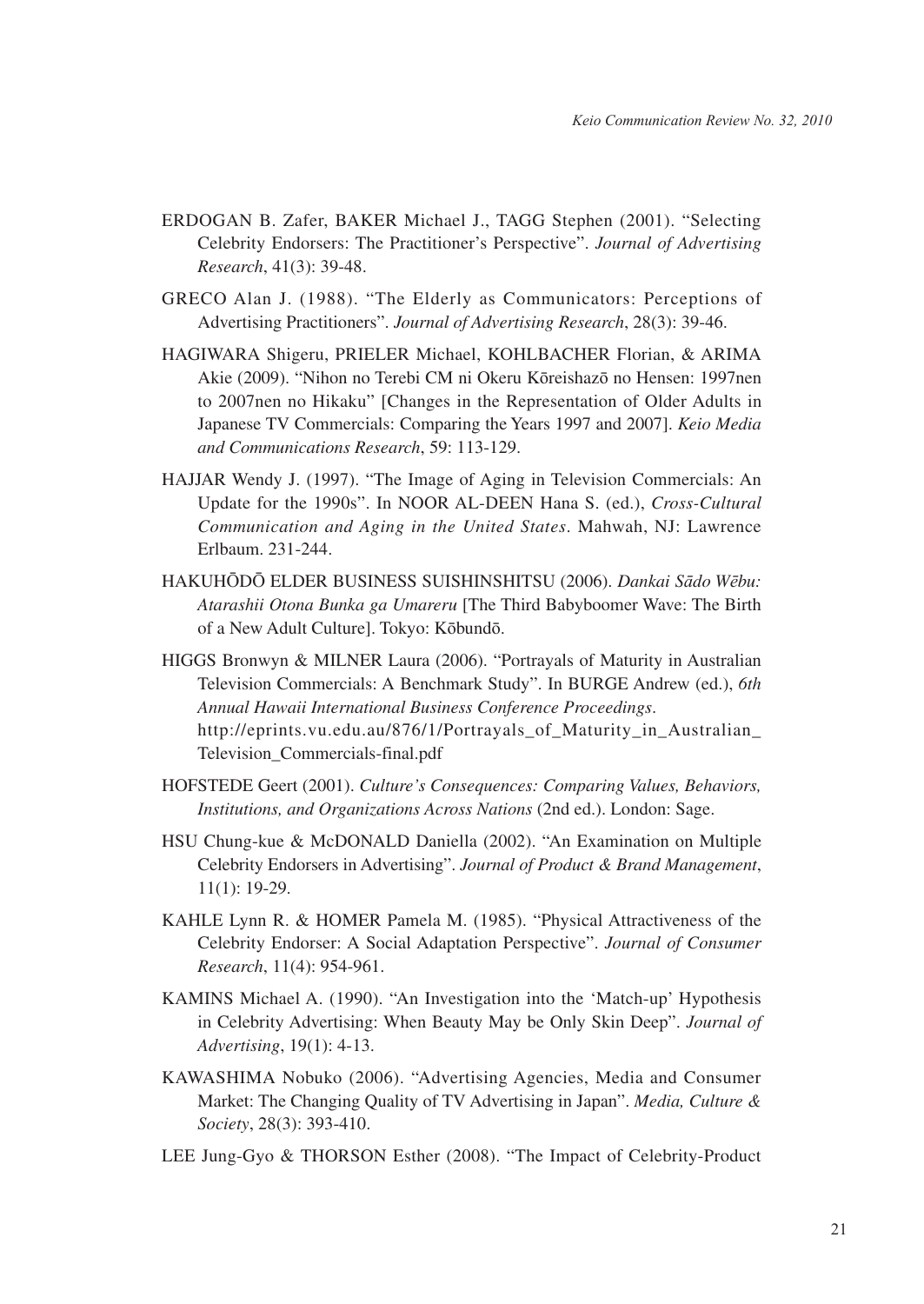Incongruence on the Effectiveness of Product Endorsement". *Journal of Advertising Research*, 48(3): 433-449.

- LEE Wei-Na, CHOI Sejung Marina, & TSAI Wanhsiu Sunny (2007). "Celebrity Advertising in Japan and Korea: Doing It the Asian Way?" In TAYLOR Charles R., LEE Doo-Hee, & KING Robert L. (eds.), *Proceedings of the 2007 Asia-Pacific Conference of the American Academy of Advertising*. http://advertising.utexas.edu/sp/groups/public/@commadvfac/documents/ general\_information/prod75\_017504.pdf
- McCRACKEN Grant (1989). "Who Is the Celebrity Endorser? Cultural Foundations of the Endorsement Process". *Journal of Consumer Research*, 16(3): 310-321.
- MICIAK Alan R. & SHANKLIN William L. (1994). "Choosing Celebrity Endorsers". *Marketing Management*, 3(3): 50-59.
- MINISTRY OF INTERNAL AFFAIRS AND COMMUNICATIONS (2009). Population Estimates, Monthly Report, October 2009, Statistics Bureau. http://www.e-stat.go.jp/SG1/estat/ListE.do?lid=000001058621
- MOERAN Brian (1996). *A Japanese Advertising Agency: An Anthropology of Media and Markets*. Honolulu: University of Hawai'i Press.
- MONEY R. Bruce, SHIMP Terence A., & SAKANG Tomoaki (2006). "Celebrity Endorsements in Japan and the United States: Is Negative Information All That Harmful?" *Journal of Advertising Research*, 46(1): 113-123.
- MOONEY Sean (2000). *5,110 Days in Tokyo and Everything's Hunky-Dory: The Marketer's Guide to Advertising in Japan*. Westport, CT: Quorum.
- NAKANISHI Masayuki (2002). "TV Commercials as Cultural Performance: The Case of Japan". In DONAHUE Ray T. (ed.), *Exploring Japaneseness: On Japanese Enactments of Culture and Consciousness*. Westport, CT: Ablex. 399-412.
- NIKKEI SHŌHI MINING (2008). "CM Tarento no 'Koabaryū' wo Sagure: Fujō Suru Shinia Haiyū, Supōtsu Senshu no 'Settokuryoku'" [Looking for the Core Values of Celebrities in Commercials: The Persuasiveness of Emerging Senior Actors and Athletes]. *Nikkei Shōhi Mainingu*, 3: 4-13.
- PAINTER Andrew A. (1996). "Japanese Daytime Television, Popular Culture, and Ideology". In TREAT John Whittier (ed.), *Contemporary Japan and Popular Culture*. Richmond: Curzon. 197-234.
- PRAET Carolus L. C. (2001). "Japanese Advertising, the World's Number One Celebrity Showcase? A Cross-Cultural Comparison of the Frequency of Celebrity Appearances in TV Advertising". In ROBERTS Marilyn S. & KING Robert L. (eds.), *The Proceedings of the 2001 Special Asia-Pacific Conference*